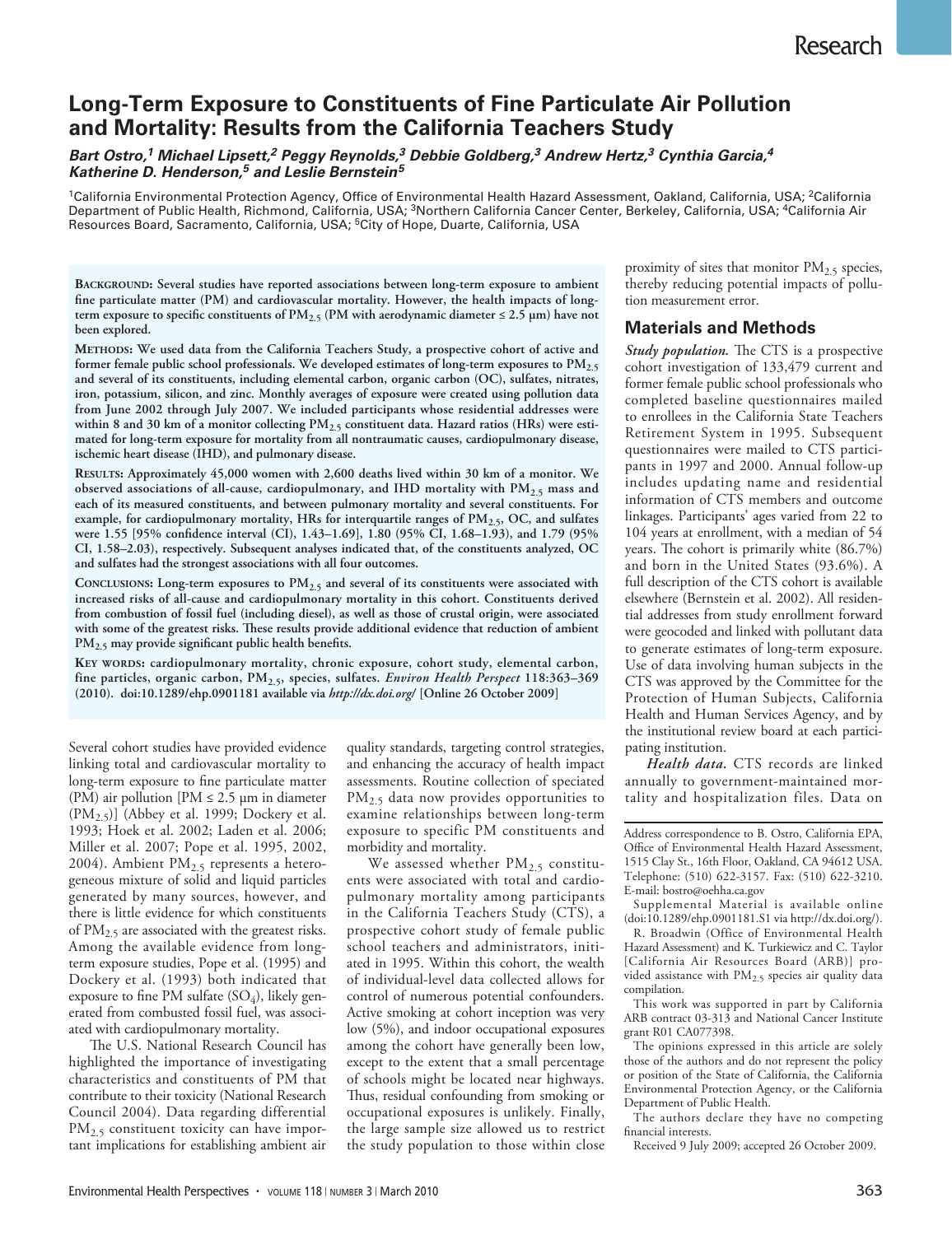mortality were obtained from the California Department of Health (2008), the U.S. Social Security Administration death master file (U.S. Department of Commerce, 2008), and the National Death Index (Centers for Disease Control and Prevention 2008). Data on the underlying cause of death from August 2002 through July 2007 were used in our analyses of four mortality categories: all-cause mortality [excluding external causes; all *International Classification of Diseases, 10th Revision* (ICD-10) (World Health Organization 1993), codes except S through Z], cardiopulmonary mortality (ICD-10 codes I00–I99 and J00–J98), mortality due to ischemic heart disease (IHD;

ICD-10 codes I20–I25), and mortality due to pulmonary disease (ICD-10 codes J00– J98). Following the practice of the National Center for Health Statistics, coding of cause of death for CTS participants is automated, adhering to World Health Organization rules by using the Automated Classification of Medical Entities system, which eliminates intercoder differences that arise with manual coding. We excluded women who lived outside of California at baseline or whose causes of death were unknown. We restricted our analysis to participants > 30 years of age.

We calculated person-months at risk based on the number of days between 1 August 2002 and *a*) a woman's date of death,

**Table 1.** Descriptive statistics of individual-level pollutant exposures (µg/m<sup>3</sup> ) among participants in the CTS cohort, 1 June 2002 through 31 July 2007 (24-hr averages).

|                  | Participants within 8-km buffer ( $n = 7,888$ ) |      | Participants within 30-km buffer ( $n = 44,847$ ) |      |      |               |
|------------------|-------------------------------------------------|------|---------------------------------------------------|------|------|---------------|
| Pollutant        | Mean                                            | IOR  | Range                                             | Mean | IQR  | Range         |
| PM <sub>25</sub> | 17.0                                            | 6.1  | $7.6 - 34.7$                                      | 17.5 | 6.1  | $6.8 - 38.7$  |
| EC               | 1.0                                             | 0.16 | $0.28 - 1.8$                                      | 1.1  | 0.65 | $0.20 - 2.4$  |
| OC               | 6.1                                             | 1.0  | $3.1 - 12.1$                                      | 5.9  | 0.83 | $2.1 - 10.1$  |
| $SO_4$           | 2.0                                             | 1.3  | $0.6 - 7.4$                                       | 2.5  | 2.2  | $0.62 - 7.4$  |
| NO <sub>3</sub>  | 4.5                                             | 3.6  | $0.7 - 14.9$                                      | 4.9  | 3.2  | $0.7 - 16.2$  |
| Fe.              | 0.12                                            | 0.06 | $0.05 - 0.34$                                     | 0.14 | 0.13 | $0.04 - 0.36$ |
| К                | 0.11                                            | 0.05 | $0.04 - 0.35$                                     | 0.11 | 0.07 | $0.02 - 0.35$ |
| Si               | 0.14                                            | 0.05 | $0.04 - 0.40$                                     | 0.13 | 0.03 | $0.03 - 0.49$ |
| Zn               | 0.01                                            | 0.01 | $0.00 - 0.03$                                     | 0.01 | 0.01 | $0.00 - 0.04$ |

**Table 2.** Baseline characteristics of the CTS participants whose residences were within 8-km and 30-km buffers around PM<sub>2.5</sub> species monitors, August 2002-July 2007.

|                                                            | Species 8-km buffer | Species 30-km buffer |
|------------------------------------------------------------|---------------------|----------------------|
| Individual characteristics                                 | $(n = 7,888)$       | $(n = 44, 847)$      |
| Age at intake [years (mean $\pm$ SD)]                      | $54.3 \pm 13.4$     | $53.4 \pm 13.0$      |
| Race (% white)                                             | 85.9                | 83.4                 |
| BMI [mean (kg/m <sup>2</sup> )]                            | 25.2                | 25.1                 |
| Average dietary fat intake (g/day)                         | 56.2                | 55.8                 |
| Smoking status (%)                                         |                     |                      |
| Never smoker                                               | 68.5                | 68.3                 |
| Former smoker                                              | 26.1                | 26.9                 |
| Current smoker                                             | 5.4                 | 4.9                  |
| Married (%)                                                | 42.7                | 45.1                 |
| Menopausal status (%)                                      |                     |                      |
| Premenopausal                                              | 36.2                | 38.3                 |
| Peri/postmenopausal and no hormone therapy use             | 13.6                | 13.0                 |
| Peri/postmenopausal and current/past hormone therapy use   | 38.6                | 37.3                 |
| Unknown menopausal status/hormone therapy use              | 11.6                | 11.4                 |
| Family history of heart disease (%)                        | 33.8                | 34.8                 |
| Mean daily dietary calories (kcal)                         | 1,584               | 1.579                |
| Average no. of pack-years among former and current smokers | 15.6                | 14.6                 |
| Adult second-hand smoke exposure (%)                       | 51.1                | 49.1                 |
| Nondrinker (%)                                             | 34.7                | 34.2                 |
| Participant locations (proportion within each county)      |                     |                      |
| Alameda County                                             | 0.3                 | 1.7                  |
| Fresno County                                              | 16.0                | 5.8                  |
| Kern County                                                | 12.0                | 3.3                  |
| Los Angeles County                                         | 13.3                | 36.4                 |
| <b>Riverside County</b>                                    | 6.6                 | 4.4                  |
| Sacramento County                                          | 18.3                | 8.4                  |
| San Bernardino County                                      | 0.6                 | 7.0                  |
| San Diego County                                           | 14.1                | 13.6                 |
| Santa Clara County                                         | 12.7                | 10.4                 |
| Ventura County                                             | 3.0                 | 3.0                  |
| Other                                                      | 3.1                 | 6.0                  |

*b*) 31 July 2007, or *c*) the date of first non-California address for women who moved out of state before either *a*) or *b*) occurred.

*Air pollution exposure estimates.*  $PM<sub>2.5</sub>$  and species were collected and analyzed by laboratories contracted by the U.S. Environmental Protection Agency (EPA) as part of the Speciation Trends Network (STN) (U.S. EPA 2008). The 24-hr averaged measurements were usually obtained on an every third- or sixth-day basis. Based on prior evidence of associations from time-series studies (Mar et al. 2000; Ostro et al. 2007) and from other epidemiologic or toxicologic studies, we examined  $PM_{2.5}$  mass and the following eight constituents: elemental carbon (EC), organic carbon (OC), SO4, nitrate  $(NO_3)$ , iron (Fe), potassium  $(K)$ , silicon (Si), and zinc (Zn). Filters were analyzed by EPA staff for EC and OC using the total optical transmittance method; for  $SO_4$ ,  $NO_3$ , and K using ion chromatography; and for trace elements using X-ray fluorescence. One monitor in each of the following eight counties collected data on  $PM<sub>2.5</sub>$  and these constituents: Fresno, Kern, Los Angeles, Riverside, Santa Clara, San Diego, Sacramento, and Ventura. All monitors were operating as of 1 June 2002, and data collection for this study ended on 31 July 2007. After that date, changes in collection methods for EC and OC were initiated at several of the sites, rendering comparability with previous measures uncertain.

Each subject was assigned a monthly exposure value based on the monitor nearest her geocoded residential address. Months were included when at least 75% of the potential observations were available. For each individual and each pollutant, the values for all personmonths of exposure were summed and then divided by the total months of exposure to create an average measure of overall long-term exposure. Two different exposure assessments were examined. First, we restricted the analyses to subjects whose residences were within 8 km of a monitor. Second, we restricted the analyses to subjects whose residences were within 30 km of a monitor. The smaller distance was selected to minimize potential exposure misclassification while providing a sample size at least as large as that of Harvard Six City (H6C) Study (Dockery et al. 1993), which was among the smallest of the major published air pollution cohort studies. The larger distance was used *a*) to examine the impact on the risk estimates of different distances from the monitor, and therefore different degrees of measurement error, and *b*) to increase the overall study power. Both buffer distances included some participants from counties adjacent to those in which monitors were located.

*Covariates.* For covariates, we selected most of the individual-level predictor variables for the regression analysis based on risk factors identified in previous observational studies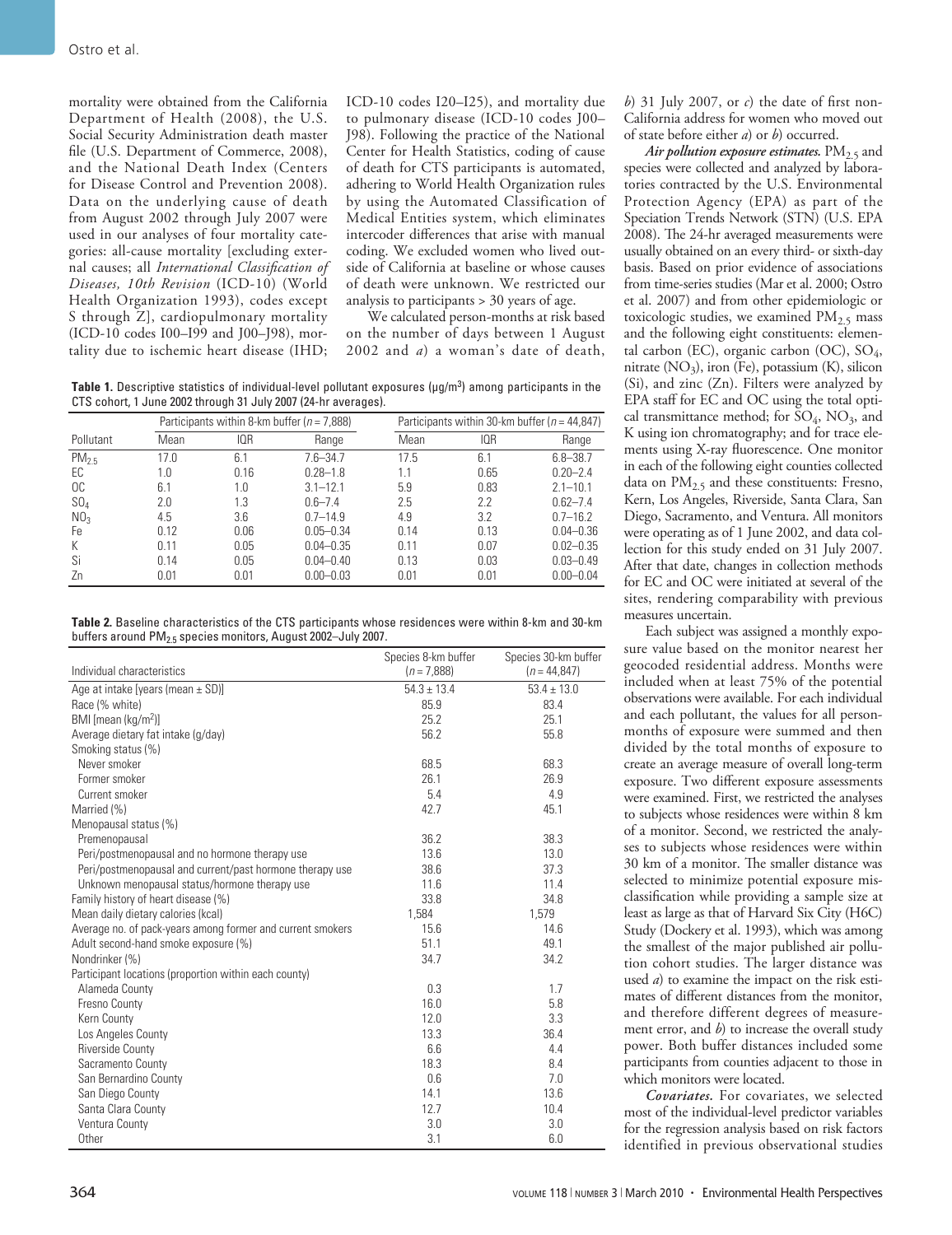of the effects of air pollution on cardiovascular and respiratory disease (Dockery et al. 1993; Jerrett et al. 2005; Pope et al. 2002). Sixteen individual-level covariates (a total of 47 terms) were included in the model: marital status; smoking status and pack-years of smoking; second-hand smoke exposure; body mass index (BMI); lifetime physical activity; alcohol consumption; average daily dietary intake of fat, fiber, and calories; menopausal status; hormone replacement therapy use; family history of myocardial infarction or stroke; and use of blood pressure medication or aspirin. Women with BMI < 16 or  $\geq$  54.9 (< 0.5% of the women) were excluded. In the Cox regression models, described below, the sample was stratified by age (divided into 2-year categories between ages 30 and 79, 3-year categories between ages 80 and 88, and one category for women  $\geq 89$  years of age) and by race/ ethnicity (categorized into three groups: non-Hispanic white, all others, and unknown).

In addition to the individual-level covariates, six ecologic variables were added to the model. These variables, obtained at the census block group level from the 2000 Census (U.S. Census Bureau 2002), were included to consider contextual or neighborhood confounding. The variables, selected based on results from prior analysis (Jerrett et al. 2005), included income (median household income), income inequality (percent living in poverty), education (percent with bachelor's degree and above), block group population, racial composition (percent black, white, and Hispanic), and unemployment (percent > 16 years of age who were unemployed).

*Statistical methods.* The statistical analyses were limited to participants who *a*) were living in California and were at least 30 years of age at baseline, *b*) lived at addresses that were successfully geocoded within either 8 or 30 km of one of the study monitors, *c*) had information available on all continuous variables used in the statistical models, and *d*) did not leave the state for more than four months during the study period.

We used Cox proportional hazards models to estimate hazard ratios (HRs) and 95% confidence intervals (CIs) for each pollutant– outcome combination. Age at the start and end of follow-up (in days) was used to define time on study. We began the exposure period on 1 June 2002—2 months before the start of the cohort follow-up—to allow for analysis of potential impacts from prior exposures. In the analysis, each constituent was examined separately. HRs and the associated 95% CIs were scaled to the interquartile range (IQR), based on the average distributions for each pollutant for all women. Three different models were run, all adjusted for age and race. The first model included only a pollutant variable, each entered in a separate regression that

was otherwise unadjusted. A second model included the full set of individual-level risk factors summarized above. The final model also included all of the contextual variables to test for the influence of local geographic impacts. Because there was little difference in the risk estimates for the unadjusted models versus those adjusted for individual covariates and those adjusted for both individual covariates and contextual risk factors, we present only the results for the fully adjusted models. However, the results of all three models using OC as the pollutant are presented in the Supplemental Material [see Table S-1 (doi:10.1289/ehp.0901181.S1 via http:// dx.doi.org)]. As indicated above, we examined the risks for participants within either 8 or 30 km of the PM<sub>2.5</sub> species monitors. Also, as a sensitivity analysis, we conducted a forward-selection regression procedure of the  $PM<sub>2.5</sub>$  constituents to determine their relative importance. Because of the likelihood of multicollinearity, we constrained the selection to include only positive coefficients with  $p < 0.05$ . Several other sensitivity analyses were conducted using cardiopulmonary mortality as the end point. First, we examined several two-pollutant models focusing on those pollutants that appeared to be most strongly associated with mortality. Second, we examined the implications of using a full year of exposure data (rather than only 2 months) before the follow-up period. Thus, in this analysis, exposures began in June 2002 but cohort follow-up began in June 2003 (rather than August 2002 as in the base case). Both the exposure and cohort follow-up continued through July 2007. Finally, we examined the effects of using an exposure estimate consisting of only a single annual average for each pollutant, similar to some previous studies (Miller et al. 2007). In this case, the exposures consisted of a given pollutant's annual average for the period June 2002 through May 2003 based on the monitor at the participants'

residence at the start of the follow-up period (June 2003). Proportional hazards analyses were conducted using SAS software (version 9.1; SAS Institute Inc., Cary, NC).

#### **Results**

A total of 9,208 participants resided within 8 km of a monitor, and 52,226 within 30 km. About 5% of each group were < 30 years of age, 5% moved or died before August 2002, 3% were missing individual-level risk factors, and 1% were missing contextual risk factors. This left totals of 7,888 and 44,847 participants within 8 and 30 km of a monitor, respectively. Table 1 summarizes the pollutant variables used in the analyses and provides the mean, minimum, maximum, and IQR for each. Measures are based on individual-level estimates of exposure and do not represent the average readings for any specific monitor or set of monitors. The long-term mean  $PM_{2.5}$ concentrations for the participants within 8 km and 30 km were 17.0 and 17.5 µg/m3, respectively. For each buffer designation, OC constituted about one-third and  $NO<sub>3</sub>$  about one-fourth of the total  $PM<sub>2.5</sub>$  mass.

Table 2 summarizes some of the individual baseline characteristics of the CTS participants eligible for the analysis and living within the 8- and 30-km buffers, as well as their residential locations, by county. Individual characteristics (e.g., age, BMI, smoking status, marital status, menopausal status, hormone therapy use, and family history of heart disease) were similar for the two buffer configurations. Thirteen percent of all respondents within the 8-km buffers and 36% within the 30-km buffers of the species monitors resided in Los Angeles County.

Table 3 summarizes the correlations of the individual-level exposures to the constituents of PM2.5 based on the 8- and 30-km buffers around the species monitors. We observed relatively high correlations (*r* > 0.8) between  $PM_{2.5}$  and EC,  $NO_3$ , and Zn. Among the

Table 3. Correlations among PM<sub>2.5</sub> mass and constituents based on individual-level exposure assessment for the participants within 8-km (top line in each row) and 30-km (bottom line in each row) buffers.

| TOT the participants within 6 Km (top into in cabil row) and ob Km (bottom into in cabil row) bancro. |                   |              |              |                 |                 |              |              |              |              |
|-------------------------------------------------------------------------------------------------------|-------------------|--------------|--------------|-----------------|-----------------|--------------|--------------|--------------|--------------|
|                                                                                                       | PM <sub>2.5</sub> | EC           | OC           | SO <sub>4</sub> | NO <sub>3</sub> | Fe           | K            | Si           | Zn           |
| PM <sub>2.5</sub>                                                                                     | 1.00              | 0.84<br>0.82 | 0.60<br>0.64 | 0.59<br>0.72    | 0.89<br>0.90    | 0.71<br>0.76 | 0.67<br>0.66 | 0.78<br>0.80 | 0.84<br>0.91 |
| EC                                                                                                    |                   | 1.00         | 0.51<br>0.67 | 0.53<br>0.73    | 0.82<br>0.74    | 0.91<br>0.96 | 0.64<br>0.80 | 0.58<br>0.58 | 0.92<br>0.90 |
| OC.                                                                                                   |                   |              | 1.00         | $-0.10$<br>0.29 | 0.44<br>0.48    | 0.31<br>0.55 | 0.84<br>0.87 | 0.73<br>0.71 | 0.55<br>0.61 |
| SO <sub>4</sub>                                                                                       |                   |              |              | 1.00            | 0.73<br>0.79    | 0.60<br>0.79 | 0.10<br>0.47 | 0.27<br>0.45 | 0.54<br>0.67 |
| NO <sub>3</sub>                                                                                       |                   |              |              |                 | 1.00            | 0.79<br>0.76 | 0.50<br>0.48 | 0.74<br>0.79 | 0.83<br>0.85 |
| Fe                                                                                                    |                   |              |              |                 |                 | 1.00         | 0.50<br>0.70 | 0.51<br>0.53 | 0.85<br>0.87 |
| K                                                                                                     |                   |              |              |                 |                 |              | 1.00         | 0.71<br>0.61 | 0.60<br>0.65 |
| Si                                                                                                    |                   |              |              |                 |                 |              |              | 1.00         | 0.60<br>0.70 |
| Zn                                                                                                    |                   |              |              |                 |                 |              |              |              | 1.00         |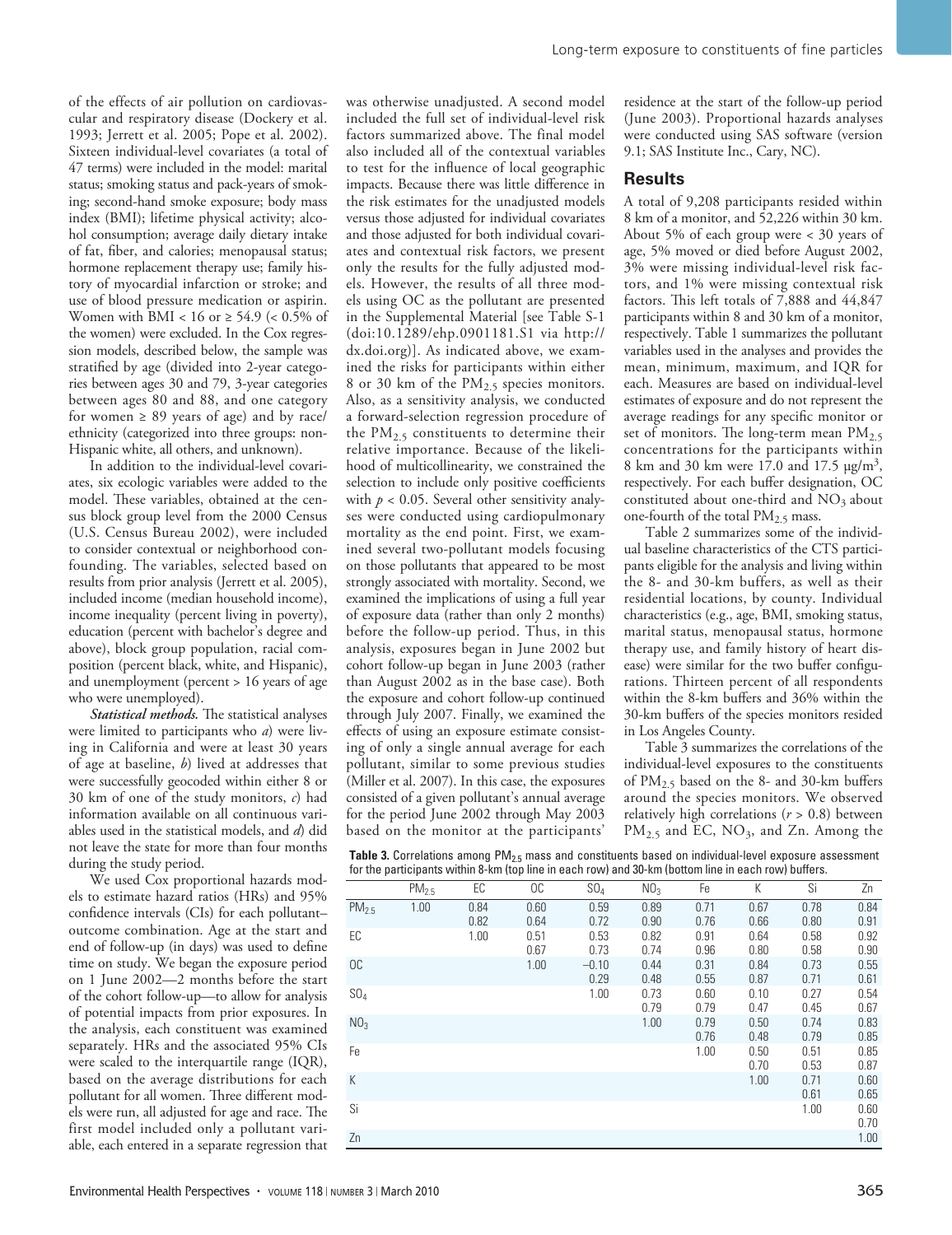constituents, we observed high correlations  $(r > 0.8)$  between EC and NO<sub>3</sub>, Fe, and Zn; between OC and K; and between Zn and  $NO<sub>3</sub>$  and Fe.

The results of the regression analyses are presented in Tables 4 and 5 for the 8-km and 30-km buffers, respectively. For the 8-km buffer, 58% of all deaths were from cardiopulmonary disease versus 54% for the 30-km buffer. In addition, 6.8% of all women in the 8-km buffer and 5.8% of women in 30-km buffer died during the 5-year follow-up period. In the regression analysis, we entered each constituent separately into the model. Using a buffer of 8 km around each species monitor, we observed associations with all-cause, cardiopulmonary, and IHD mortality for  $PM_{2.5}$ mass and all of the constituents. For pulmonary mortality, we observed significant associations for OC,  $SO_4$ , and Si but not  $PM_{2.5}$ . We generally observed modestly higher HRs for cardiopulmonary versus all-cause mortality for PM2.5 mass and several constituents, whereas those for IHD were markedly greater. In addition, in micrograms per cubic meter, all of the constituents had greater HRs than did PM2.5 mass (data not shown).

Using the 30-km buffer around each PM<sub>2.5</sub> species monitor (Table 5), we again observed associations between most of the constituents and all-cause, cardiopulmonary, and IHD mortality. EC was not associated with all-cause or cardiopulmonary mortality but was associated with IHD mortality. For pulmonary mortality, we observed associations for  $PM_{2.5}$  mass, OC, SO<sub>4</sub>, NO<sub>3</sub>, and Si. With few exceptions, the HRs were similar to or slightly less than those observed with the 8-km buffer.

Using the 8-km buffer, we conducted a forward-selection regression procedure to determine the relative importance of the constituents. For all four outcomes, only two constituents, OC followed by  $SO_4$ , successfully entered the model. Forcing additional constituents into the model generated clear signs of multicollinearity, including widely varying (and high) HRs and negative β-coefficients. When  $PM_{2.5}$  was also included as a candidate variable for inclusion, OC and  $SO_4$  were still selected first in the model.

Table 6 summarizes the results of twopollutant models for cardiopulmonary mortality using the 8-km buffer and including each of the other constituents in the model specification with either OC or SO4. In the models with OC plus another constituent, OC remained associated with cardiopulmonary mortality, with a fairly consistent HR. Likewise, in the models with  $SO_4$  plus another constituent,  $SO_4$  was consistently associated with cardiopulmonary mortality with an HR similar to models in which  $SO_4$ was the only pollutant.

We conducted an additional sensitivity analysis using exposures starting a full year before the beginning of the follow-up period. The exposures were calculated monthly from June 2002 through July 2007, whereas the cohort follow-up period was June 2003 through July 2007. The results were essentially unchanged from the basic model when the follow-up period began in August 2002, as summarized in Table 4 [see Supplemental Material, Table S-2 (doi:10.1289/ehp.0901181.S1)]. The two exceptions were reductions in HRs for OC (HR = 1.46; 95% CI, 1.24–1.71) and K (HR = 1.43; 95% CI, 1.13–1.82), with the latter becoming more consistent with the other estimates. In our final sensitivity analysis, we considered a single annual average (June 2002 through May 2003) as our exposure metric using the reported residence of each study participant for June 2003. We used a cohort follow-up period similar to the previous analysis (i.e., June 2003 through July 2007). As summarized in Figure 1, the HRs for cardiopulmonary mortality were reduced for each of the constituents (except for EC, for which the HR was similar), and we observed significant associations only for  $PM_{2.5}$ ,  $SO_4$ ,  $NO<sub>3</sub>$ , and Zn.

### **Discussion**

In this study we found strong and consistent associations between long-term exposure to  $PM_{2.5}$  mass, as well as several of its constituents, and all-cause, cardiopulmonary, IHD, and pulmonary mortality. Specifically, in single-pollutant models using the 8-km buffer,  $PM_{2.5}$  mass and all of the constituents were associated with all-cause, cardiopulmonary, and IHD mortality. For pulmonary mortality, we observed associations for OC,  $SO_4$ ,  $NO_3$ , and Si but not for PM<sub>2.5</sub> mass. When a buffer size of 30 km was used, we observed generally similar results

Table 4. Association between mortality outcomes and PM<sub>2.5</sub> and its constituents using 8-km buffer [HRs (95% CIs) for the IQR of each pollutant].

|                 | IOR           | All cause           | Cardiopulmonary     | <b>IHD</b>          | Pulmonary           |
|-----------------|---------------|---------------------|---------------------|---------------------|---------------------|
| Pollutant       | $(\mu q/m^3)$ | $(n = 540)$         | $(n = 312)$         | $(n = 110)$         | $(n=81)$            |
| $PM_{2.5}$      | 6.1           | 1.49 (1.28-1.74)    | 1.58 (1.29-1.93)    | 2.10 (1.49-2.97)    | $1.39(0.91 - 2.11)$ |
| EC.             | 0.16          | $1.10(1.03 - 1.19)$ | $1.11(1.00 - 1.22)$ | $1.26(1.07 - 1.48)$ | $0.94(0.75 - 1.16)$ |
| OC.             | 1.0           | $1.70(1.53 - 1.87)$ | $1.64(1.44 - 1.87)$ | $2.02(1.62 - 2.51)$ | $1.55(1.18 - 2.02)$ |
| $SO_4$          | 1.3           | $1.49(1.30 - 1.71)$ | $1.54(1.28 - 1.85)$ | $1.82(1.33 - 2.50)$ | $1.61(1.13 - 2.31)$ |
| NO <sub>3</sub> | 3.6           | $1.40(1.20 - 1.65)$ | $1.53(1.24 - 1.88)$ | $1.86(1.31 - 2.65)$ | $1.39(0.90 - 2.13)$ |
| Fe.             | 0.06          | $1.23(1.06 - 1.42)$ | $1.26(1.04 - 1.52)$ | $1.61(1.17 - 2.20)$ | $1.02(0.68 - 1.53)$ |
| К               | 0.05          | $1.90(1.63 - 2.21)$ | $1.72(1.40 - 2.11)$ | 2.59 (1.79 - 3.73)  | $1.22(0.82 - 1.82)$ |
| Si              | 0.05          | $1.36(1.25 - 1.49)$ | $1.44(1.28 - 1.62)$ | $1.57(1.27 - 1.94)$ | $1.43(1.14 - 1.81)$ |
| Zn              | 0.01          | $1.16(1.06 - 1.27)$ | $1.18(1.05 - 1.33)$ | $1.29(1.06 - 1.56)$ | $1.09(0.84 - 1.41)$ |

All models are adjusted for smoking status, total pack-years, BMI, marital status, alcohol consumption, second-hand smoke exposure at home, dietary fat, dietary fiber, dietary calories, physical activity, menopausal status, hormone replacement therapy use, family history of myocardial infarction or stroke, blood pressure medication and aspirin use, and contextual variables (income, income inequality, education, population size, racial composition, unemployment).

Table 5. Association between mortality outcomes and PM<sub>2.5</sub> and its constituents using 30-km buffer [HRs (95% CIs) for the IQR of each pollutant].

| Pollutant       | IOR<br>$(\mu q/m^3)$ | All cause<br>$(n = 2,590)$ | Cardiopulmonary<br>$(n = 1,397)$ | <b>IHD</b><br>$(n = 474)$ | Pulmonary<br>$(n = 366)$ |
|-----------------|----------------------|----------------------------|----------------------------------|---------------------------|--------------------------|
| $PM_{2.5}$      | 6.1                  | $1.45(1.36 - 1.55)$        | $1.55(1.43 - 1.69)$              | $1.91(1.65 - 2.21)$       | $1.43(1.21 - 1.69)$      |
| EC              | 0.65                 | $1.04(0.95 - 1.14)$        | $1.07(0.95 - 1.21)$              | $1.41(1.14 - 1.74)$       | $0.91(0.71 - 1.17)$      |
| OC.             | 0.83                 | $1.73(1.64 - 1.82)$        | $1.80(1.68 - 1.93)$              | 2.03 (1.79-2.29)          | $1.73(1.51 - 1.97)$      |
| $SO_4$          | 2.2                  | $1.67(1.52 - 1.83)$        | $1.79(1.58 - 2.03)$              | $2.39(1.93 - 2.97)$       | 1.59 (1.24-2.03)         |
| NO <sub>3</sub> | 3.2                  | $1.32(1.24 - 1.39)$        | $1.40(1.29 - 1.51)$              | $1.66(1.46 - 1.90)$       | $1.31(1.13 - 1.52)$      |
| Fe.             | 0.13                 | $1.22(1.12 - 1.34)$        | $1.25(1.10-1.42)$                | $1.66(1.34 - 2.05)$       | $1.05(0.82 - 1.35)$      |
| K               | 0.07                 | $1.43(1.31 - 1.55)$        | $1.50(1.34 - 1.68)$              | $2.06(1.70 - 2.49)$       | $1.24(0.99 - 1.55)$      |
| Si              | 0.03                 | $1.36(1.32 - 1.40)$        | $1.39(1.33 - 1.45)$              | $1.47(1.37 - 1.59)$       | 1.35 (1.23-1.47)         |
| Zn              | 0.01                 | $1.15(1.07 - 1.25)$        | $1.21(1.09 - 1.35)$              | $1.52(1.27 - 1.82)$       | 1.06 (0.86-1.31)         |

All models are adjusted for smoking status, total pack-years, BMI, marital status, alcohol consumption, second-hand smoke exposure at home, dietary fat, dietary fiber, dietary calories, physical activity, menopausal status, hormone replacement therapy use, family history of myocardial infarction or stroke, blood pressure medication and aspirin use, and contextual variables (income, income inequality, education, population size, racial composition, unemployment).

**Table 6.** Associations with cardiopulmonary mortality using two-pollutant models and the 8-km buffer.

| Model           | HR (95% CI)         | Model           | HR (95% CI)         |
|-----------------|---------------------|-----------------|---------------------|
| OC.             | $1.64(1.44 - 1.87)$ | SO <sub>A</sub> | 1.54 (1.28-1.85)    |
| OC.             | 1.67 (1.45-1.92)    | SO4             | 1.61 (1.29-2.00)    |
| ЕC              | $0.97(0.87 - 1.08)$ | ЕC              | $0.96(0.85 - 1.08)$ |
| OC.             | 1.81 (1.59-2.06)    | SO4             | 1.90 (1.57-2.29)    |
| SO <sub>A</sub> | 1.90 (1.57-2.29)    | OC.             | 1.81 (1.59-2.06)    |
| OC.             | $1.59(1.38 - 1.84)$ | SO4             | $1.39(1.13 - 1.72)$ |
| NO <sub>3</sub> | $1.13(0.88 - 1.44)$ | NO <sub>3</sub> | $1.27(1.00 - 1.61)$ |
| OC.             | 1.63 (1.43-1.86)    | SO4             | $1.45(1.14 - 1.83)$ |
| Fe              | 1.19 (0.98-1.44)    | Fe              | $0.90(0.70 - 1.15)$ |
| OC.             | $1.69(1.37 - 2.08)$ | SO,             | $1.53(1.27 - 1.84)$ |
| K.              | $0.94(0.67 - 1.31)$ | K.              | $1.68(1.37 - 2.04)$ |
| OC.             | $1.55(1.34 - 1.78)$ | SO4             | 1.48 (1.22-1.79)    |
| Si              | 1.29 (1.14-1.46)    | Si              | 1.41 (1.26-1.59)    |
| OC.             | $1.62(1.41 - 1.86)$ | SO <sub>A</sub> | $1.51(1.21 - 1.87)$ |
| Zn              | $1.04(0.91 - 1.19)$ | Zn              | $1.02(0.89 - 1.18)$ |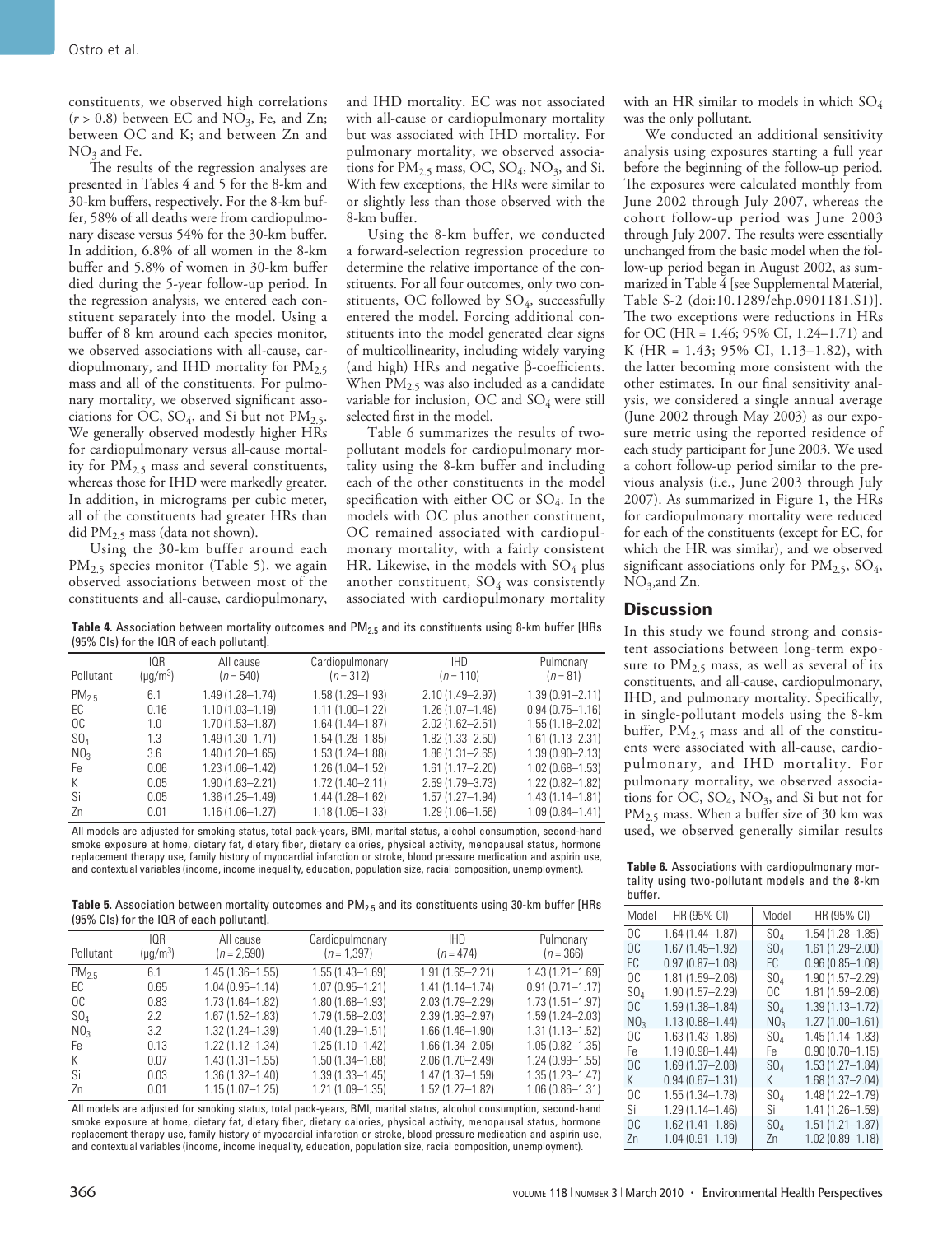except that EC was no longer associated with all-cause or cardiopulmonary mortality and PM<sub>2.5</sub> was associated with pulmonary mortality. Forward-selection regression analysis indicated that long-term exposures to OC and  $SO_4$ , in particular, had stronger associations with all four outcomes than did the other constituents or  $PM_{2.5}$  mass. Subsequent analysis of cardiopulmonary mortality using two-pollutant models that included either OC or SO4 plus one other constituent provided additional support for the importance of these two pollutants, because their HRs were robust to inclusion of other pollutants in the model.

We focused particular attention on attempting to improve the exposure assessment by using information on monthly residential history of the cohort and by limiting the sample to 8- or 30-km buffers around each monitor. Comparing results between the 8- and 30-km buffers, we observed lower HRs and a small reduction in the number of constituents associated with the mortality outcomes, which would be expected from increased exposure measurement error. We also conducted several sensitivity analyses of our exposure metric. The results differed little when we started the exposure period 2 months or 12 months before the initiation of cohort follow-up. However, we observed significant differences in the results when participants were all assigned a single annual average exposure based on their residential location in the first month of the follow-up period. It is not clear whether this result would hold for other data sets, but it merits further examination.

To our knowledge, only a few previous studies of long-term exposure have examined the effects of any constituents of  $PM_{2.5}$ . In analyses of the cohorts from the ACS and the H6C Study, Pope et al. (1995, 2002) and Dockery et al. (1993) reported associations between  $SO_4$  and both all-cause and cardiopulmonary mortality. In addition, a cross-sectional study of mortality in the United States reported associations between metropolitan area-wide mortality rates and SO4 (Özkaynak and Thurston 1987). Using both the 8-km and 30-km buffer, we also found associations between  $SO_4$  and all four outcomes. In addition, in our forward stepwise selection regressions, SO<sub>4</sub> was selected to be included in the model for all four outcomes. Thus, long-term exposure to  $SO_4$  is consistently associated with mortality even at the relatively low concentrations observed in this study (mean of 2.5  $\mu$ g/m<sup>3</sup> using the 30-km buffer) relative to those reported by Pope et al. (1995) and Dockery et al. (1993)  $(-11$  and 8  $\mu$ g/m<sup>3</sup>, respectively). Besides lowsulfur motor vehicle fuels and diesel-powered ships, there are relatively few sources of sulfur emissions in California. Therefore,  $SO_4$  makes up a much smaller proportion of  $PM_{2.5}$  in California than in the eastern or midwestern United States (Bell et al. 2007).

Regarding other constituents of  $PM_{2.5}$ , a Dutch cohort study included an examination of relationships between mortality and long-term exposure to black smoke, a primary pollutant measured by reflectance on a Teflon filter, which has been shown to be highly correlated with EC (Beelen et al. 2008; Cyrys et al. 2003). In that study, associations were reported between black smoke and allcause mortality and less so with cardiovascular mortality. In the CTS cohort using the 8-km buffer, we also observed associations for EC. However, we observed no association using the 30-km buffer, which may have been due in part to significant exposure misclassification. In general, researchers have observed exponential declines in EC concentrations with downwind distance from roadways. For instance, in Los Angeles EC drops to background levels within 100–150 m downwind from busy roads (Zhu et al. 2002). Wind speed and direction can significantly affect EC concentrations;  $PM_{2.5}$  concentrations 150 m from the highway can be reduced by 50% depending on the wind direction (Hitchins et al. 2000).

We observed associations for OC with all four outcomes that we examined using both buffers. Moreover, using a forwardselection procedure, OC was the first pollutant selected for model inclusion for all-cause, cardiopulmonary, and IHD mortality (even when  $PM<sub>2.5</sub>$  was included as a candidate pollutant). OC is both directly emitted and, after transformation through atmospheric chemical reactions, a secondary product of fuel combustion. Key sources in California include gasoline and diesel vehicles, residential wood combustion, agricultural and prescribed burning, and industrial combustion of fossil fuels. Diesel PM<sub>2.5</sub> emissions consist of both OC and EC fractions, along with trace amounts of inorganic compounds (Abu-Allaban et al. 2004). The OC fraction of diesel exhaust contains heavy hydrocarbons, such as lubricating oils and non- and semivolatile polycyclic aromatic hydrocarbons. Although no previous epidemiologic studies of long-term exposure have included OC, there is evidence of serious health effects related to short-term exposures. For example, in studies of daily exposures in six California counties and in Phoenix, Arizona (Mar et al. 2000; Ostro et al. 2007), associations were reported between OC and cardiovascular mortality. In another study of short-term exposures, Metzger et al. (2004) reported an association between OC and emergency department visits for cardiovascular disease in Atlanta, Georgia. Possible pathophysiologic mechanisms linking OC with mortality, especially from IHD, may include oxidative stress and effects on blood pressure (Brook et al. 2004).

In single-pollutant models, we also observed associations of all-cause, cardiopulmonary, and IHD mortality with  $NO<sub>3</sub>$ , K, Fe, and Zn. K is often used as a marker of biomass combustion and residential wood burning, which tend to be a local and neighborhood problem in several parts of California (Lipsett et al. 1997). Because of high correlations with other pollutants in our study, however, it is difficult to determine whether long-term exposures to these constituents have independent effects on health. Previous toxicologic and epidemiologic studies, however, provide support for significant cardiovascular effects from exposure to all four of these constituents (Brook et al. 2004; Fairley 2003; Hoek 2003; Naeher et al. 2007; Ostro et al. 2007).

We observed strong associations between Si and several mortality categories, especially pulmonary mortality. Si is a crustal element



**Figure 1.** Association of cardiopulmonary mortality with PM<sub>2.5</sub> and its constituents using alternative exposure metrics: HR and 95% CI for 8-km buffer and cohort follow-up from June 2003 through July 2007.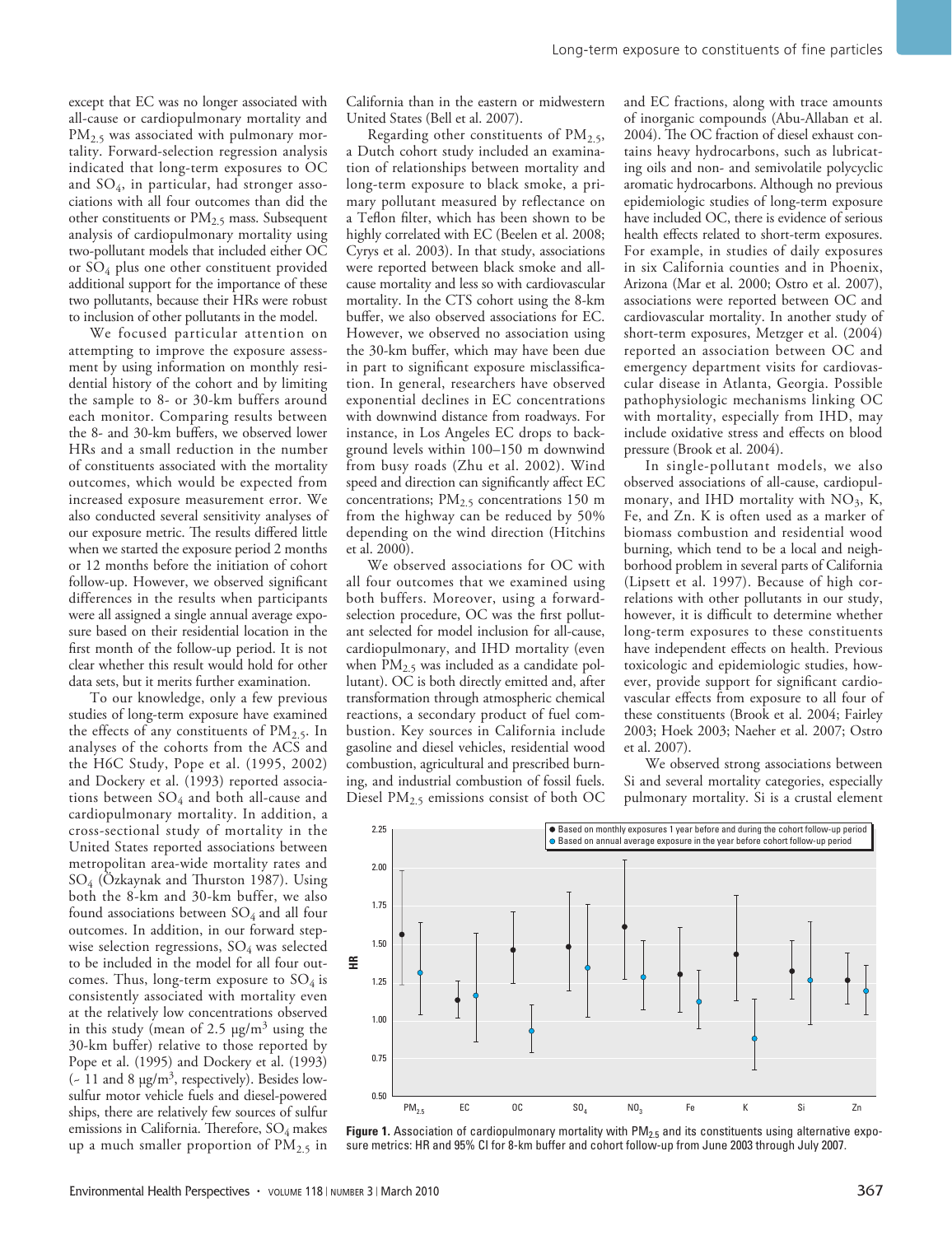that is a large component of soil and resuspended road dust. As such, it may be enriched by and serve as a surrogate for many toxic constituents found in road dust, including combustion-based material, brake dust, tire debris, and semivolatile compounds (Rogge et al. 1993). It may also serve as a general marker for proximity to traffic. Several studies of long-term exposure to traffic or traffic-based pollutants have reported associations with cardiopulmonary mortality (Beelen et al. 2008; Filleul et al. 2005; Jerrett et al. 2005) and with the development of cardiovascular disease (Hoffmann et al. 2006). Finally, a few studies have reported cardiovascular effects from direct exposure to Si. For example, Si has been found to be associated with *a*) ST-segment elevation, a marker for myocardial ischemia, in dogs; *b*) vasoconstriction of pulmonary arteries in rats; *c*) heart rate variability in humans; and *d*) cardiovascular mortality in time-series studies in Arizona and California (Batalha et al. 2002; Cavallari et al. 2008; Lipsett et al. 2006; Mar et al. 2000; Ostro et al. 2007; Wellenius et al. 2003). In contrast, in a study of six eastern and midwestern cities in the United States, the authors did not observe an association between mortality and daily exposure to Si (Laden et al. 2000). Thus, whereas it is likely that Si serves as a proxy either for the toxic constituents found in road dust or for exposures to traffic-related pollutants, the possibility of direct cardiotoxicity, although unlikely at the low concentrations observed in this investigation, cannot be ruled out.

Our findings of an association between long-term exposure to  $PM<sub>2.5</sub>$  and all-cause and cardiovascular mortality in women are consistent with those reported in previous studies (Chen et al. 2005; Dockery et al. 1993; Eftim et al. 2008; Krewski et al. 2000; Miller et al. 2007; Pope et al. 1995, 2002, 2004). Several studies reported similar relative risks for females and males. However, our estimated HRs for the all-female teacher cohort were generally higher than results present for most other female cohorts, with the exception of the recent study of the Women's Health Initiative (WHI) observational study (Miller et al. 2007). For cardiopulmonary mortality in females associated with a 10  $\mu$ g/m<sup>3</sup> change in PM<sub>2.5</sub>, HRs of 1.16 (95% CI, 1.08–1.27), 1.20 (95% CI, 1.09–1.32), and 1.76 (95% CI, 1.25–2.47) were reported for cohorts from the ACS, H6C Study, and WHI (for cardiovascular mortality), respectively (Dockery et al. 1993; Krewski et al. 2000; Miller et al. 2007; Pope et al. 1995). In contrast, extrapolating from the 30-km buffer results in the present study, a  $10$ - $\mu$ g/m<sup>3</sup> change in  $PM_{2.5}$  is associated with an HR of 2.05 (95% CI, 1.80–2.36). There are several possible explanations for the higher estimate in this study. First, it may be attributable to efforts to improve the exposure assessment, because

our study incorporated monthly residential history and small buffers around each pollution monitor. Second, the overall exposures may be greater because of the mild climate in California, where people are likely to have their windows open and spend more time outdoors. Finally, the greater relative risk estimates may be simply attributable to stochastic variability.

We observed particularly high relative risks from exposure to  $PM<sub>2.5</sub>$  mass and several of its constituents for mortality from IHD. For example, using the 8-km buffer, the HRs associated with the IQRs for  $PM_{2.5}$ , OC, and SO4 were 2.10, 2.02, and 1.82, respectively. Several other studies have reported associations for this outcome, as well (Jerrett et al. 2005; Miller et al. 2007; Pope et al. 2002).

This study is subject to several potential limitations. First, the study cohort may not be representative of the general population of California women or the adult female population of the United States. Likewise, the mix of pollutants in California is different from that observed in the U.S. Midwest and East Coast, because traffic is the dominant source of PM in California and there are few emissions from major industrial facilities such as coal-fired power plants. Third, we were limited to contemporaneous exposures for the  $PM<sub>2.5</sub>$  species, which could bias the ultimate effect estimates if historical exposures are more important. Fourth, we based exposure assessment only linkage of nearest fixed-site monitors with residence; exposures derived from sources such as motor vehicle exhaust while commuting or indoor environments at homes and schools could not be accounted for in this data set. Fifth, exposure misclassification was likely lower within the smaller buffer radius, but this came at the cost of reduced statistical power. Few IHD and pulmonary events occurred among women within the 8-km buffer, which produced somewhat imprecise estimates. Finally, some caution is warranted in attributing a causal relationship to any single constituent because its effect estimate may be attributable to its intrinsic toxicity or its correlation with other, more toxic substances. In addition, the constituents may have differential measurement error due to differences in spatial variability and in indoor/outdoor penetration. Additional research using more years for this cohort, when available, or from other studies will be necessary to confirm the importance of the constituents associated with higher HRs in this investigation.

In summary, we analyzed a relatively homogeneous cohort of female teachers and administrators, coupled with spatial restrictions to reduce the effects of exposure misclassification. The results provide evidence for effects from long-term exposures to  $PM_{2.5}$  and several of its constituents on mortality. The constituents that appear to generate most of

the risk are derived from combustion of fossil fuel (including diesel) and biomass, as well as from PM of crustal origin. Reduction of ambient  $PM<sub>2.5</sub>$ , particularly from fuel combustion, may provide significant public health benefits.

#### **References**

- Abbey DE, Nishino N, McDonnell WF, Burchette RJ, Knutsen SF, Lawrence Beeson W, et al. 1999. Long-term inhalable particles and other air pollutants related to mortality in nonsmokers. Am J Respir Crit Care Med 159(2):373–382.
- Abu-Allaban M, Rogers CF, Gertler AW. 2004. A quantitative description of vehicle exhaust particle size distributions in a highway tunnel. J Air Waste Manag Assoc 54(3):360–366.
- Batalha JR, Saldiva PH, Clarke RW, Coull BA, Stearns RC, Lawrence J, et al. 2002. Concentrated ambient air particles induce vasoconstriction of small pulmonary arteries in rats. Environ Health Perspect 110:1191–1197.
- Beelen R, Hoek G, van den Brandt PA, Goldbohm RA, Fischer P, Schouten LJ, et al. 2008. Long-term effects of trafficrelated air pollution on mortality in a Dutch cohort (NLCS-AIR study). Environ Health Perspect 116:196–202.
- Bell ML, Dominici F, Ebisu K, Zeger SL, Samet JM. 2007. Spatial and temporal variation in  $PM<sub>2.5</sub>$  chemical composition in the United States for health effects studies. Environ Health Perspect 115:989–995.
- Bernstein L, Allen M, Anton-Culver H, Deapen D, Horn-Ross PL, Peel D, et al. 2002. High breast cancer incidence rates among California teachers: results from the California Teachers Study (United States). Cancer Causes Control 13(7):625–635.
- Brook RD, Franklin B, Cascio W, Hong Y, Howard G, Lipsett M, et al. 2004. Air pollution and cardiovascular disease: a statement for healthcare professionals from the Expert Panel on Population and Prevention Science of the American Heart Association. Circulation 109(21):2655–2671.
- California Department of Public Health. 2008. Birth, Death, Fetal Death, Still Birth & Marriage Certificates. Available: http:// www.cdph.ca.gov/certlic/birthdeathmar/Pages/default. aspx [accessed 17 December 2008].
- Cavallari JM, Eisen EA, Fang SC, Schwartz J, Hauser R, Herrick RF, Christiani DC. 2008. PM $_{2.5}$  metal exposures and nocturnal heart rate variability: a panel study of boilermaker construction workers. Environ Health 7:36; doi:10.1186/1476-069X-7-36 [Online 9 July 2008].
- Centers for Disease Control and Prevention. 2008. National Death Index. Avaiable: http://www.cdc.gov/nchs/ndi.htm [accessed 17 December 2008].
- Chen LH, Knutsen SF, Shavlik D, Beeson WL, Petersen F, Ghamsary M, et al. 2005. The association between fatal coronary heart disease and ambient particulate air pollution: are females at greater risk? Environ Health Perspect 113:1723–1729.
- Cyrys J, Heinrich J, Hoek G, Meliefste K, Lewne M, Gehring U, et al. 2003. Comparison between different traffic-related particle indicators: elemental carbon (EC), PM<sub>2.5</sub> mass, and absorbance. J Expo Anal Environ Epidemiol 13(2):134–143.
- Dockery DW, Pope CA III, Xu X, Spengler JD, Ware JH, Fay ME, et al. 1993. An association between air pollution and mortality in six U.S. cities. N Engl J Med 329(24):1753–1759.
- Eftim SE, Samet JM, Janes H, McDermott A, Dominici F. 2008. Fine particulate matter and mortality: a comparison of the six cities and American Cancer Society cohorts with a Medicare cohort. Epidemiology 19(2):209–216.
- Fairley D. 2003. Mortality and air pollution for Santa Clara County, California, 1989–1996. In: Revised Analyses of Time-Series Studies of Air Pollution and Health. Boston:Health Effects Institute, 97–106.
- Filleul L, Rondeau V, Vandentorren S, Le Moual N, Cantagrel A, Annesi-Maesano I, et al. 2005. Twenty five year mortality and air pollution: results from the French PAARC survey. Occup Environ Med 62(7):453–460.
- Hitchins J, Morawsaka L, Wolff R, Gilbert D. 2000. Concentrations of submicrometre particles from vehicle emissions near a major road. Atmos Environ 34:51–59.
- Hoek G. 2003. Daily mortality and air pollution in the Netherlands. In: Revised Analyses of Time Series Studies of Air Pollution and Health. Boston:Health Effects Institute, 133–142.
- Hoek G, Brunekreef B, Goldbohm S, Fischer P, van den Brandt PA. 2002. Association between mortality and